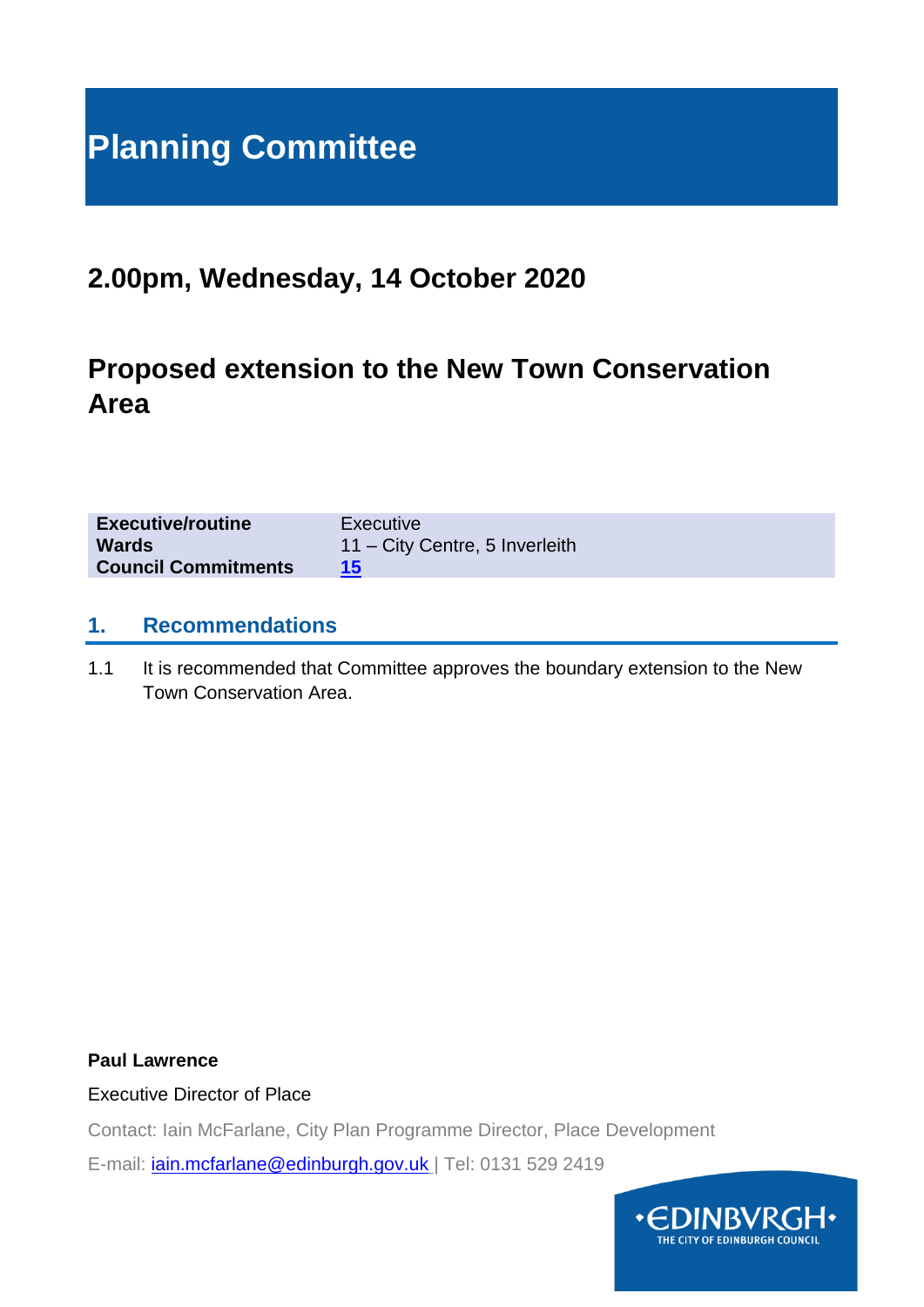**Report**

## **Proposed extension to the New Town Conservation Area**

#### **2. Executive Summary**

- 2.1 On, [17 August 2017,](https://democracy.edinburgh.gov.uk/CeListDocuments.aspx?CommitteeId=147&MeetingId=3709&DF=17%2f08%2f2017&Ver=2) the Planning Committee approved the Finalised New Town Conservation Area Character Appraisal (CACA). This report presents a proposed boundary extension to the New Town Conservation Area.
- 2.2 The proposed boundary extension has been the subject of consultation with Historic Environment Scotland, the West End Community Council and local owners/occupiers through direct correspondence and an online consultation.
- 2.3 This report provides an assessment of an area proposed as an extension of the New Town Conservation Area and concludes that the historic and architectural character of the area is sufficient to merit its inclusion in the Conservation Area.

### **3. Background**

- 3.1 It is a statutory requirement in terms of the Planning (Listed Buildings and Conservation Areas) (Scotland) Act 1997 for local authorities to periodically review conservation area boundaries and consider whether new conservation area designations are appropriate.
- 3.2 The New Town Conservation Area was prioritised, along with the Old Town CACA, to support the Old and New Towns of Edinburgh World Heritage Management Plan and was revised in 2017.
- 3.3 Since then, there have been enquiries concerning the potential inclusion of the small grouping of mews properties to the rear of Belgrave Place which are within an area sandwiched in between the boundaries of the New Town and Dean Conservation Areas.

## **4. Main report**

4.1 The New Town Conservation Area was originally designated in October 1977. An amendment in March 1980 transferred Waverley Station to the Old Town Conservation Area. A further amendment was made in 1995 to include Atholl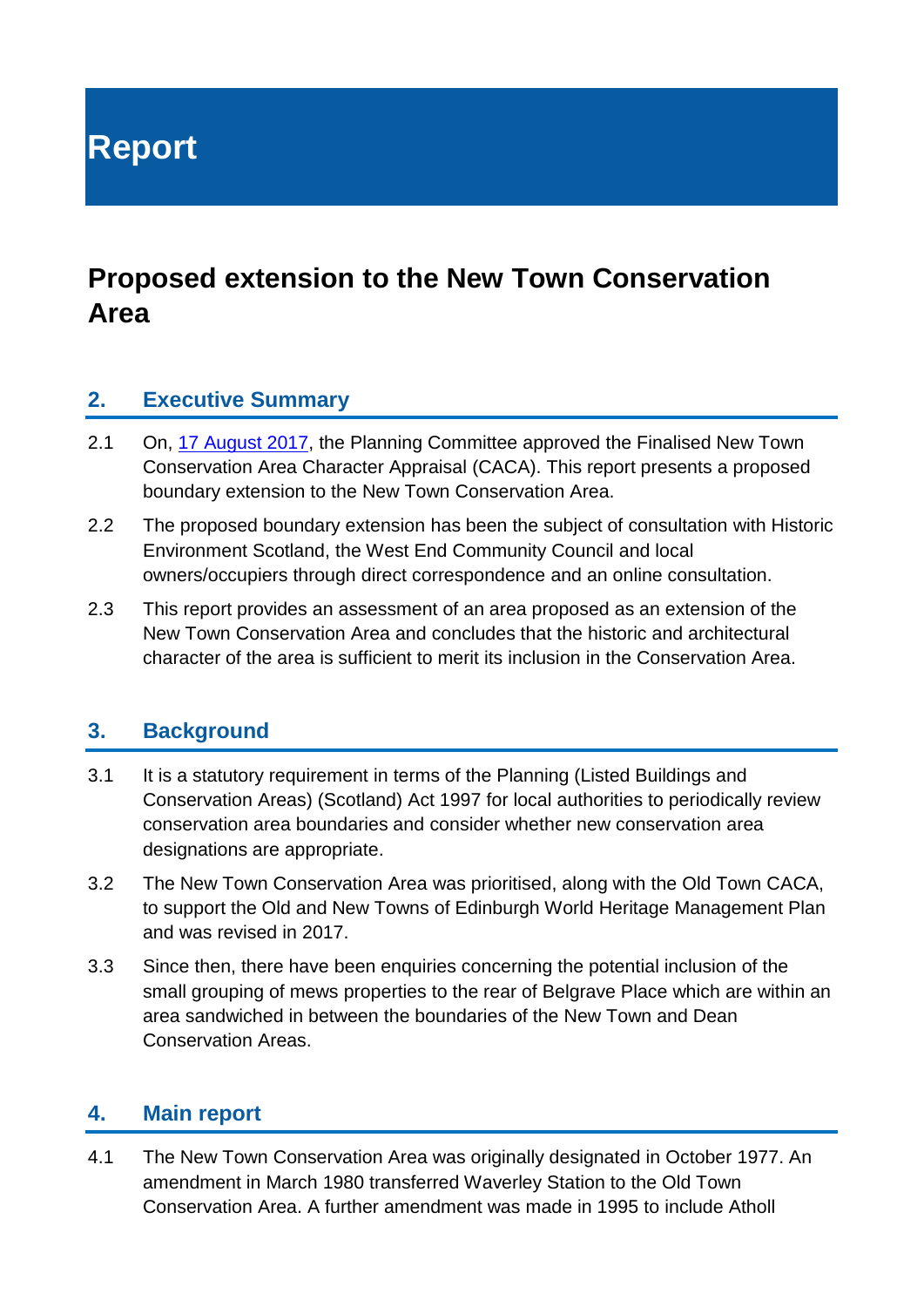Crescent and Rutland Square, which were previously included in the West End Conservation Area.

- 4.2 The area identified for inclusion within the New Town Conservation Area falls in the Old and New Towns of Edinburgh World Heritage Site, which was inscribed on UNESCO's World Heritage Site list in 1995. This was in recognition of the outstanding architectural, historical and cultural importance of the Old and New Towns.
- 4.3 The area under consideration for inclusion in the New Town Conservation Area is located immediately to the west of part of the western boundary of the existing Conservation Area. It is bounded on the east by the rear of Belgrave Place, by Dean Path to the west, the rear of the gardens belonging to Belgrave Crescent to the south and the rear of the gardens including the Bristo Baptist Church along Buckingham Terrace to the north.
- 4.4 Conservation areas are designated under the Planning Listed Buildings and Conservation Areas (Scotland) Act 1997. Conservation areas are areas which have special architectural or historic interest that are considered worthy of protection. The main implication of designation is that consent will be required for specific types of development that would not otherwise require it.
- 4.5 National planning policy sets out that local authorities are expected to ensure that Local Development Plans (LDPs) and Supplementary Guidance (SG) provide a framework for protecting and, where appropriate, enhancing all elements of the historic environment. In this regard, local planning authorities should designate and review existing and potential conservation areas and identify existing and proposed Article 4 Directions. This should be supported by Conservation Area Appraisals and Management. As part of this process, planning authorities are encouraged to undertake a thorough appraisal of any area before designation to ensure that its character or appearance is understood.
- 4.6 Historic Environment Scotland's 'Managing Change in the Historic Environment' 'Interim Guidance on the Designation of Conservation Areas and Conservation Area Consent' states that it is the character of an area, either architectural or historic, created by buildings and open spaces and their relationship with one another which the designation of a conservation area seeks to preserve. Elements such as the street layout, open spaces and the public realm all contribute to an area's special character. To be designated as a conservation area it must meet the criterion of 'special architectural or historic interest the character or appearance of which is desirable to preserve or enhance', as set out in Section 61 of the 1997 Act. Areas of 'special architectural or historic interest' will be selected based on a range of factors which may include:
	- 4.6.1 areas of significant architectural or historic interest in terms of specific listed buildings and/or ancient monuments;
	- 4.6.2 areas of significant architectural or historic interest in terms of building groupings, which may or may not include listed buildings and/or ancient monuments, and open spaces which they abut;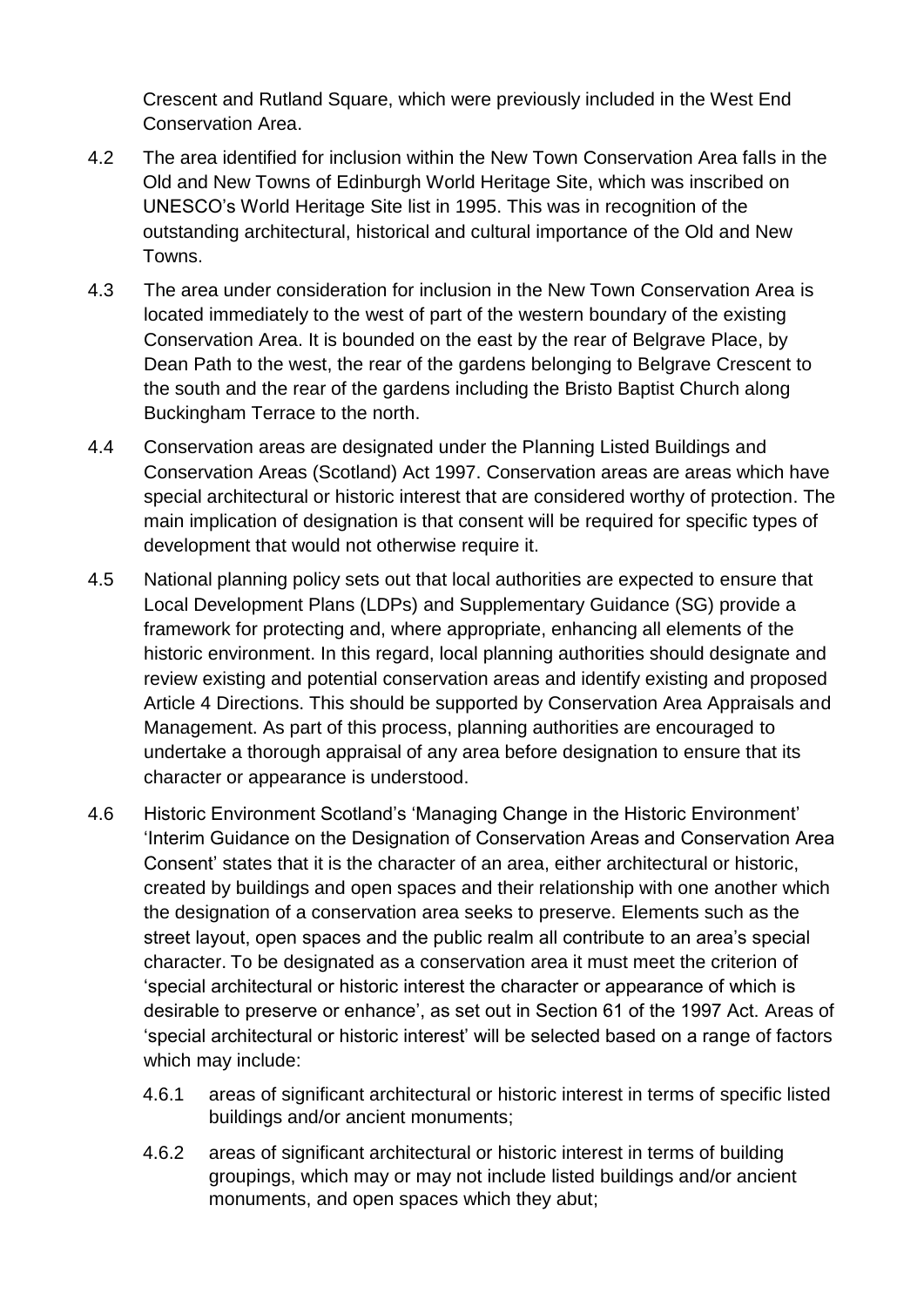- 4.6.3 areas with features of architectural or historic interest such as street pattern planned towns and villages and historic gardens and designed landscapes; and;
- 4.6.4 other areas of distinctive architectural or historic character.
- 4.7 The designation of a conservation area must, therefore, be based on the historic and architectural interest of an area. Conservation area status is not intended to act simply as a means of controlling development.
- 4.8 The area proposed for inclusion is shown on the 1852 Ordnance Survey plan as forming part of the wider Dean Estate, with a continuous terrace of development where some of the buildings present along the section of Dean Path currently appear. To the north west and south west, the Dean Church and Western Cemetery are included on 1852 Ordnance Survey plan. The former Edgehill Nursery previously located to the west of the Dean Church is indicated on the site where the Dean Cemetery was later laid is also shown on 1852 Ordnance Survey plan.
- 4.9 The late Victorian terraces of Belgrave Crescent, Buckingham Terrace and the eastern sections of Learmonth Terrace appear first on the 1877 Ordnance Survey plan (OSP) with Belgrave Place making its first appearance on the 1897 OSP. Within the 1897 OSP the area proposed for inclusion within the Conservation Area exhibits the spatial arrangement found today, with a grouping of mews buildings along the newly formed lane to the east of Dean Path built in close proximity and appearing to be directly ancillary to the large townhouses along Belgrave Place they were intended to serve.
- 4.10 Existing character within the site comprises:
	- 4.10.1 one and half to two storey traditionally designed slate pitched roofed mews properties with finely detailed polished margins and intricate wallhead dormer windows;
	- 4.10.2 large carriage doors (some converted into windows) with squat first floors and timber framed astragal windows;
	- 4.10.3 attractive Dutch gable, elaborate corbelled features and gothic inspired architraves to windows and doors to the properties addressing the northern entrance to Belgrave Mews; and
	- 4.10.4 traditional granite setted surfaces with carriage entrances and doors directly adjoining the carriageway with random rubble sandstone walls with smooth stone copes to the rear of the buildings along Dean Path.
- 4.11 The essential elements which contribute to the character of the New Town Conservation Area are derived from the outstanding concentration of planned ensembles of ashlar-faced, world-class, neo-classical buildings and typified by formal plan layouts, spacious stone-built terraces, broad streets and an overall classical elegance. The majority of buildings are of a standard type that expresses Georgian ideals of urban living. The standard building form is three main storeys over a sunken basement, normally three bays wide and three storeys high,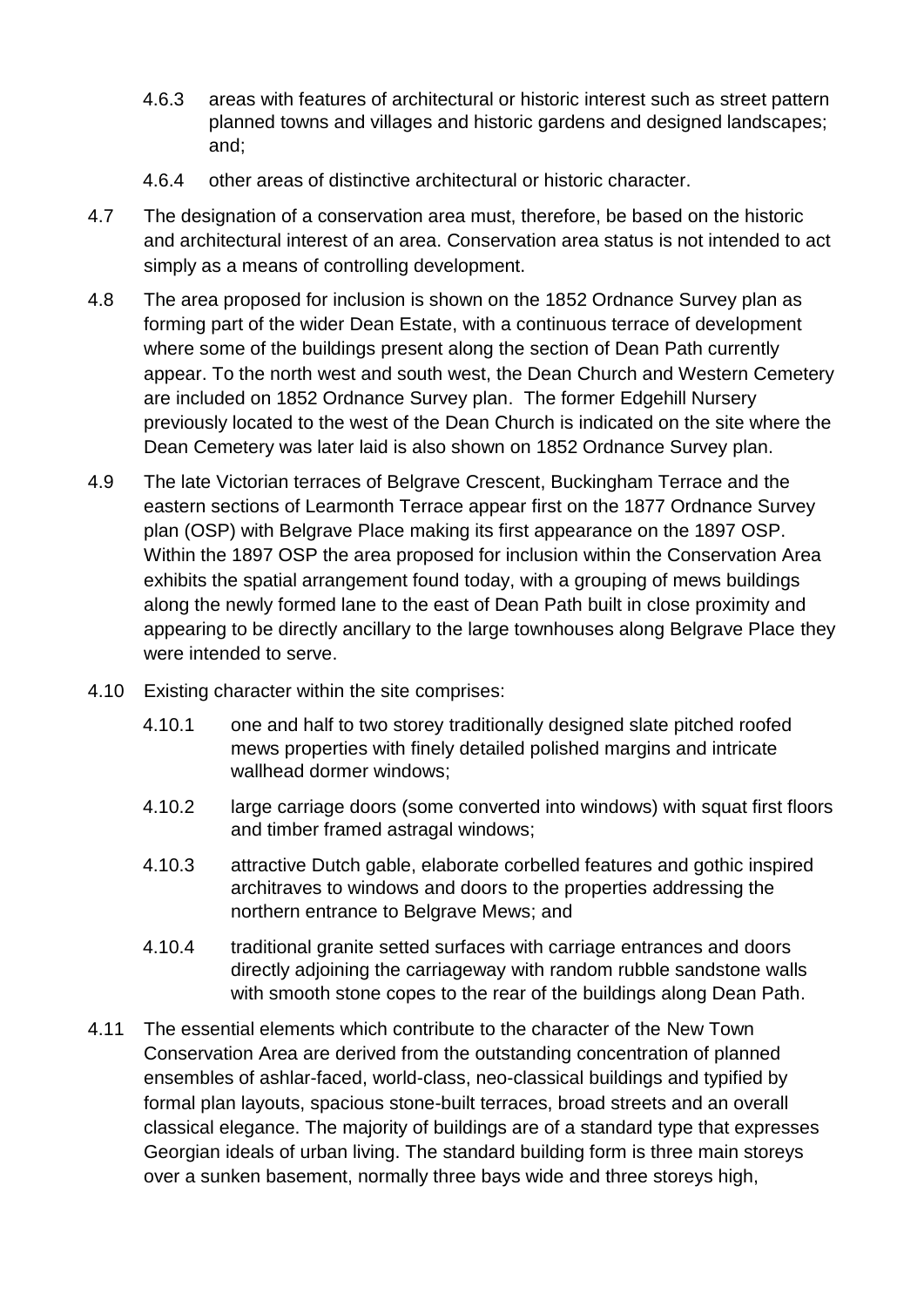including steps from street to basement and cellars under the pavement with a slate covered pitched roof.

- 4.12 Craig's New Town contained lanes that were composed of artisans' dwellings, but as the expansions of the New Town took place, the original purpose of the lanes transferred to the provision of mews. These provided accommodation for stabling and coaches, usually associated with the town houses on the streets that they lay behind. They are usually one and a half stories high, with a carriage entrance and sometimes a hayloft, both on the lane side. They were usually built with a formal high-quality design facing the house and an informal rubble elevation facing the lane of the mews.
- 4.13 The proposed area is of historic interest as the buildings and lane were laid out as a mews in direct association with the large townhouses built along Belgrave Place and Crescent of which the majority of the mews buildings directly address through their rear elevations backing onto the rear gardens of those townhouses. The buildings on the site have greater degree of formality than many of the traditional buildings within the mews lanes of the first New Town which contribute to the architectural character of the New Town Conservation Area. The overall character of the area is, therefore, considered to be of sufficient architectural interest to merit inclusion in the Conservation Area.
- 4.14 It is, therefore, concluded that the area is of sufficient architectural and historic character to merit designation as an extension to the New Town Conservation Area in terms of the criteria specified by Historic Environment Scotland's 'Managing Change in the Historic Environment' 'Interim Guidance on the Designation of Conservation Areas and Conservation Area Consent'.
- 4.15 The proposed extension to the New Town Conservation Area was the subject of a consultation with Historic Environment Scotland and West End Community Council. They reviewed the justification for the proposed extension and submitted comments which have informed this report.
- 4.16 The proposed extension to the New Town Conservation Area was also the subject of a public consultation from 13 January to 24 February 2020. An on-line questionnaire was set up on the consultation hub to capture views on the proposed extension to the Conservation Area and to encourage comments about whether the boundary should be extended to encompass Belgrave Mews and whether the area is reflective of the special characteristics of the Conservation Area.
- 4.17 The consultation generated 10 responses via the online survey. Appendix 1 lists the comments received. The vast majority of respondents agreed with the proposal to extend the boundary of the Conservation Area.
- 4.18 It is normal practice to notify ward members of proposals such as these. It appears in this instance that this has not been carried out.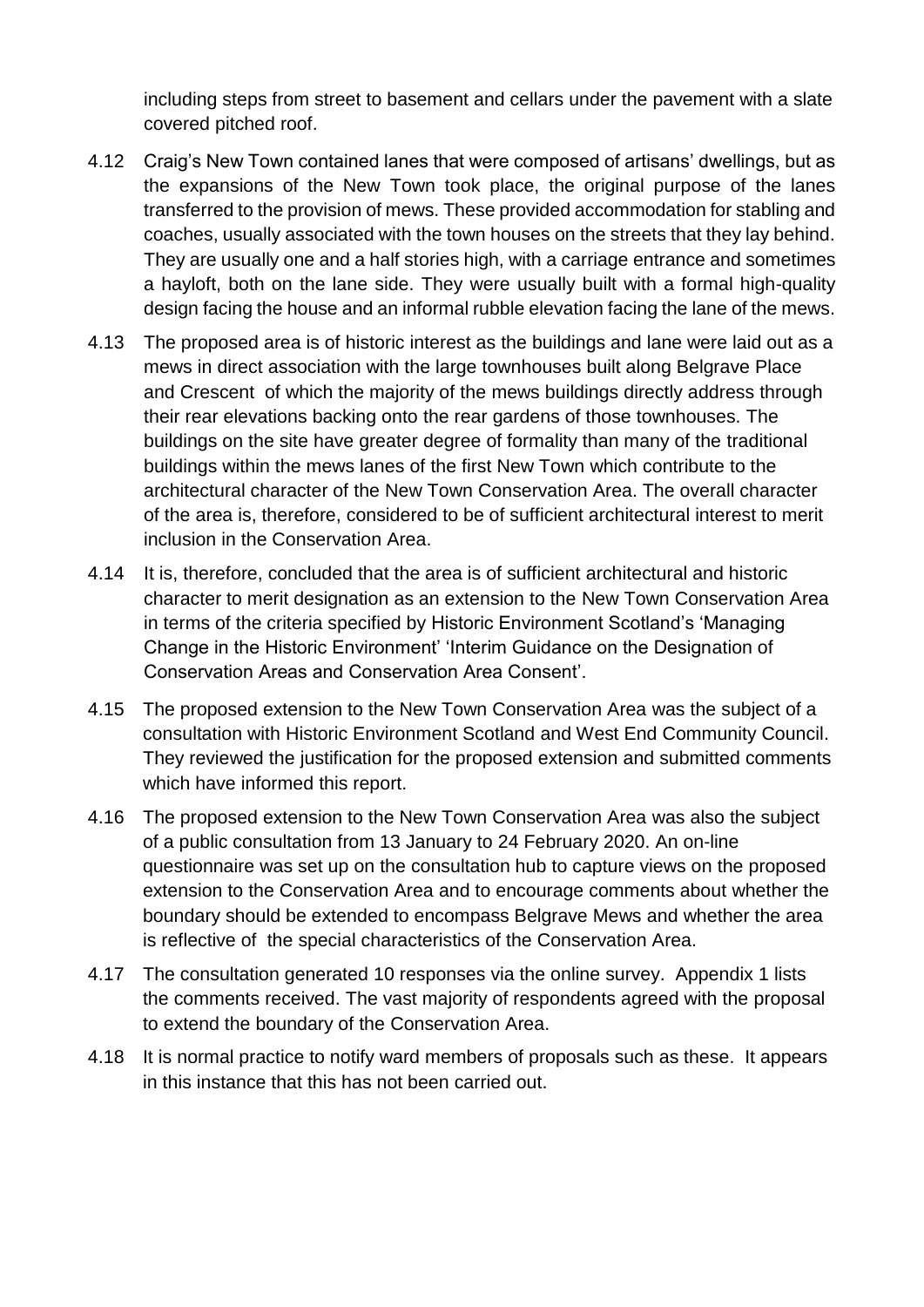## **5. Next Steps**

5.1 Once approved, the proposed extension to the New Town Conservation Area will be initiated through formal designation procedures.

### **6. Financial impact**

6.1 There are no immediate financial implications for the Council arising from this report.

## **7. Stakeholder/Community Impact**

7.1 The proposed extension to the New Town Conservation Area was the subject of a consultation with Historic Environment Scotland and the West End Community Council. The aim of conservation area status is to preserve and enhance the quality of the area. This has the potential to improve quality of life and supports sustainable communities.

### **8. Background reading/external references**

- 8.1 [Report to Planning Committee of 22 August 2018, Review of Conservation Area](http://www.edinburgh.gov.uk/meetings/meeting/4517/planning_committee)  [Character Appraisals.](http://www.edinburgh.gov.uk/meetings/meeting/4517/planning_committee)
- 8.2 The current [New Town Conservation Area Character Appraisal](file://///corpad.corp.edinburgh.gov.uk/departments/CDev/PBS/Built_Environ/Built%20Heritage/Con_Areas/Conservation%20Area%20Main/New%20Town/Boundary%20Extension%202019-20/Committee%20Papers/V.1.0%20%20%20%20%20%20%20%20%20%20Committee%20Report%20Proposed%20extension%20to%20the%20New%20Town%20Conservation%20Area.docx)

## **9. Appendices**

- 9.1 Appendix 1 Analysis of Survey Results.
- 9.2 Appendix 2 Map of New Town Conservation Area with area of consideration for inclusion.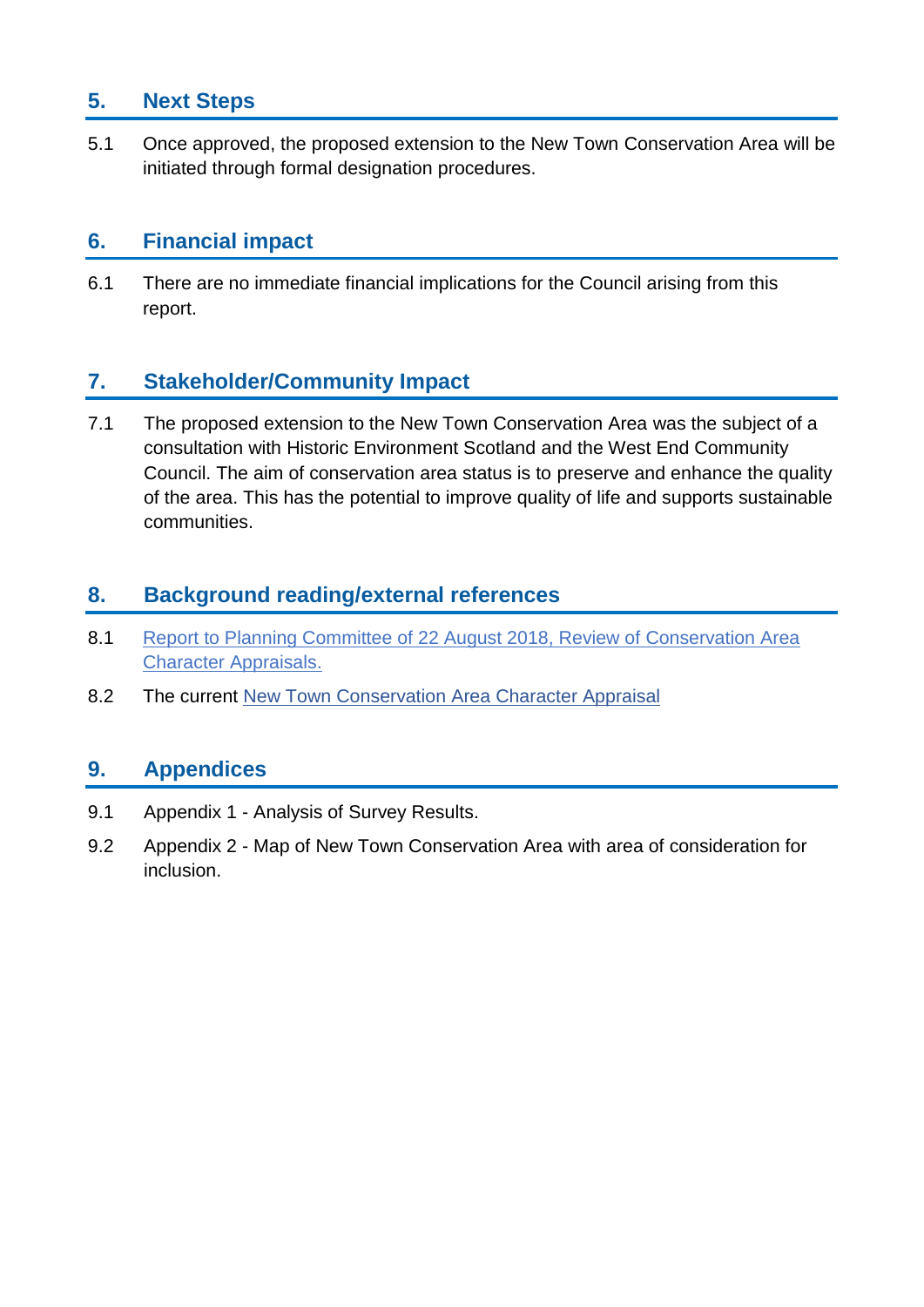#### **Appendix 1**

#### **New Town Conservation Area Boundary Extension: Analysis of Consultation Results**

The consultation ran from 13 January to 24 February 2020. Ten respondents completed the evaluation of proposed boundary extension to the Conservation Area by answering two questions. Historic Environment Scotland (HES) and the West End Community Council (WECC) submitted their responses to the consultation individually by way of a formal written response. These responses are included within the analysis.

#### **Q1** *Do you agree with the proposed extension to the New Town Conservation Area to include Belgrave Mews and Dean Path within its boundary?*

Nine out of ten respondents agreed that the New Town Conservation Area should be extended to encompass Belgrave Mews / Dean Path within its boundary. One respondent disagreed with the proposal, leaving comments within their answer to the second question.

Within the two written consultation responses received from Historic Environment Scotland and the West End Community Council, both organisations strongly agreed with the proposed boundary extension to the New Town Conservation Area.

#### **Q2 If you don't agree with the proposal to include the area selected for inclusion within the New Town Conservation Area, can you provide reason why?**

Only one out of ten respondents disagreed with the proposal to extend the boundary of the New Town Conservation Area to include the are selected for consideration. The respondents reasoning made reference to the other core functions of the Council as requiring attention and improvement before considering the scope and extent of already established conservation areas.